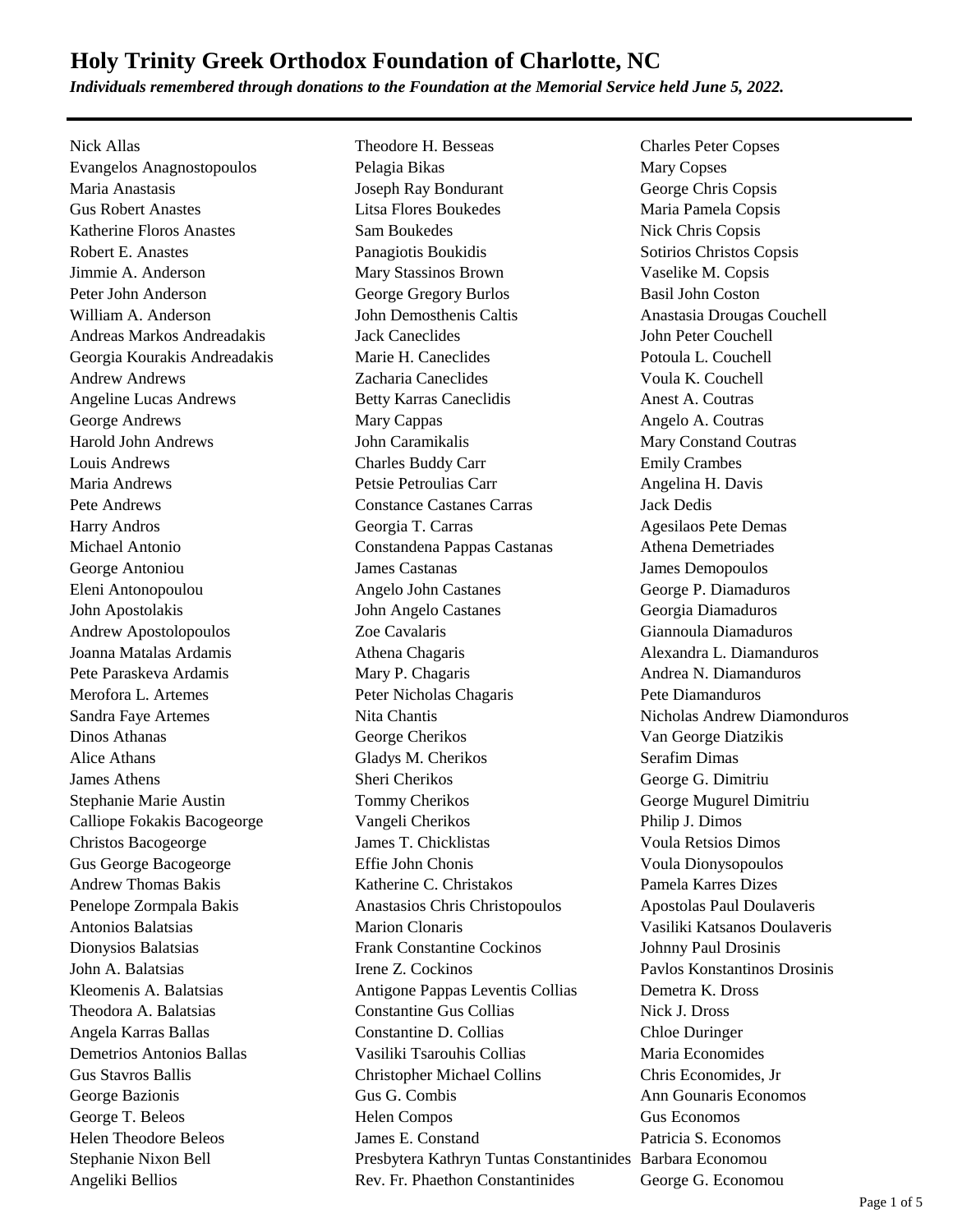*Individuals remembered through donations to the Foundation at the Memorial Service held June 5, 2022.*

Helen Economy Anthoula Karageorge Havelos Theodore George Karapanos Nick Economy Constantinos A. Havelos William Spero Karas Charles Ekonomon George Omer Heracklis James Demitri Karnazes Irene Kiritsis Evangelatos James Omeros Heracklis Konstantina Karatza Karnazes Amina Fadel Athanasios John Holevas Anastasios J. Karnezes Charles Samuel Fadel George John Holevas Aliki Polyzos Karras Deeb Michael Fadel Helen Carras Holland Dafni Karras Nettie M. Fadel Angelo Peter Hondros Demosthenes J. Karras Louis Fedonis Antigone Hondros Efronsene Anastasis Karras Steve Fellos Gus Hondros Gus Bill Karras Sherry Flanders **Sherry Flanders** John P. Hondros **Harry Gus Karras** Gus John Fleggas Maria Liras Hondros Jeanne Pappas Karras Jimmy Floros Peter J. Hondros Lambrini Koltsidas Karras Maria Z. Floros Eleni I. Housiadas Nick E. Karras Spiro Gus Floros John G. Housiadas Nick Pete Karras Evangelia Fokakis Hristos Anastasios Hristopoulos Tommy N. Karras Angelo John Forlidas Alexandra Hrousalas Xenophon P. Karras Cornelia Forlidas Evanthia Johns Andrew Matthew Karres Philip John Forlidas Georgia Kaperonis Joyner Georgia Lemperis Karres George Fragakis George Kachar Helen Karres Irene A. Fragakis George Kakaris James Matthew Karres Mary Eoannou Fragakis Mary D. Kakaris Maria P. Karres Anthony Nicholas Frangias Aikaterine Kakavitsas Mary Trakas Karres James S. Galanis Dionysios Stavros Kakouras Matthew D. Karres Vasiliki Betty Galanis **Marion Kalathas** Steve Matthew Karres Thomas James Ganatsiou Evangelos Kaltsounis Theodore Nicholas Karres Nick Garden Fotini Kaltsounis Helen M. Karris Dionisia (Nina) Vonorta Gavrilis Bessie Kambas George Kastanas Speros P. Gekas Margaret Kambas Maria Skiouris Kastanas Ioannis Georgiou Panagiotis Kanellopoulos George N. Kastanis Theodosia Georgiou Pete H. Kanellopoulos Christina Z. Katopodis Vasilios John Georgiou Lucas Peter Kanelos Dionisios V. Katopodis Philip Georgoulakos James Dennis Kanos Ipapadi D. Katopodis Vasilios Giannibas Koula Polites Kanos Vasilios Katsadouros Aspasia A. Giannikas Tom Spiro Kanos Demetrios Katsanos John Giannoulis George S. Kantsios Fotini K. Katsanos Despina Z. Giotis Katherine Kitsos Kantsios George Katsanos Ted Goan Sam Kantsios Maria Katsanos Gerald Geep Gorman **Maria A. Kaperonis** Spiros George Katsanos Alma Goudes **Maria B. Kaperonis** George Demetrios Katsoudas George Demetrios Katsoudas Nicholas T. Goudes Nick D. Kaperonis John Katsoudas Jerry T. Gregor Paul Kaperonis Maria Kays Nikolaos Groumbas Charles John Kapordelis Nick Kefalas Jake Gedson Gurley Ekaterini Karagiannis Sam Dennis Keretsis Kalliope Harakas **Mary J. Kerhulas** William Theodore Karagias Mary J. Kerhulas Peter A. Harakas Andreas Panayiotis Karagounis Angeline Papazisis Kerns Rebecca Theodore Harakas George Karagounis Vasiliki Kiriazie Anargere Harris Pinelopi Kakavitsas Karagounis James Sam Kleitches Charles Kevin Haskell Maria Karampourniotis Frank Klenos

Helen Goulas Paraskevi Maydanis Kaperonis Konstantinos Demetrios Katsoudas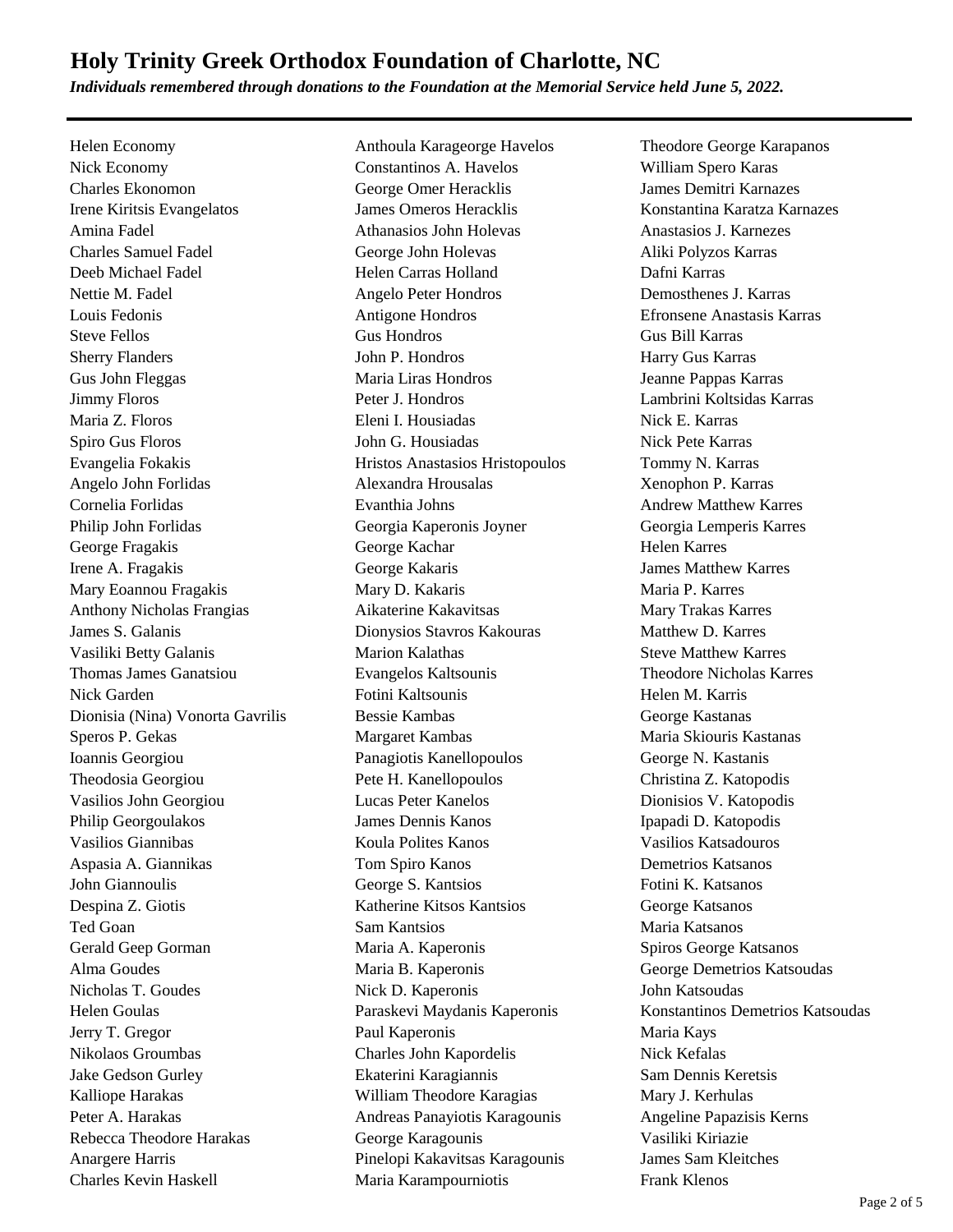*Individuals remembered through donations to the Foundation at the Memorial Service held June 5, 2022.*

Artemis Nickle Kleto **Andrew J. Leventis** Spiros Mikronis Spiros Mikronis

Tom Kleto Barbara M. Leventis Vicky Katopodis Mikronis Troy Ann Carras Kluttz George Peter Leventis George John Miller Kosmas Steve Kofinas Panagiota Leventis Georgia Maletis Miller Costula Kalteziotis Kokenes Pete Leventis John G. Miller Louise Kokenes Mary Kazakos Liaros Nick John Miller Steve G. Kokenes **Pete Theodore Liaros** Pearl L. Miller Zoy Anton Kokenes Phil Lucas Nathalia L. Milliones Helen Combis Koklas **Andreas Lyras** Andreas Lyras Peter Thomas Milliones Leslie Louise Parr Kolivas Despina Despina Lytras Theodore P. Milliones John Kollias John Evangelos Mageras Thomas P. Milliones Andrew Nicholas Kolovos Pete John Mahairas Paraskevi Mitsiou Constantine S. Kondilis Andrew John Maheras Dimitrios Georgios Modiatis Costa Markos Kontos Konstantine Gus Maheras Sula Floros Morrow Katherine Caltis Kontos **Perry Maheras** Perry Maheras Rosemarie Anderson Moustakas Anastasia Xanthacos Korinis Terry John Maheras Loukia Stamoulis Moutselos Louis Korinis John Demosthenes Malatras Stavroula Moutselos Sam George Koskinas Panagula J. Maletis Taxiarhis Dimitrios Moutselos Angeleke K. Kostakes Presbytera Janet Kokenes Mamalis Ronnie Munn George A. Kostakes Rev. Fr. James N. Mamalis Christos Nakos Angelo Kotsionis Haido P. Mandanis Hariklia Rinis Nakos Mae Jean Kotsionis Ida Grevas Mandanis Elene Nixon Nicopoulos Elefteria Koucouliotes John A. Mandanis Anna X. Nixon George Koucouliotes **Peter J. Mandanis** Bessie Bakolas Nixon Angeline Vourlas Koutroulias Frances Kleitches Nixon George Nick Koutroulias Peter Nicholas Mandas George Konstantine Nixon George Dimitrios Koutsikos Pete Elias Mandrapilias Gus F. Nixon Christine C. Koutsogeorgas Toula Mandrapilias Katina Kanos Nixon Joanna C. Koutsogeorgas Menis Gus Manetas Lauren Elizabeth Noble Nixon Mary Chris Koutsogeorgas Stamata Manetas Sam Paul Nixon Paraskevi S. Koutsogeorge Constantine Manjouranis Steve Frank Nixon George Koutsogoulas Bill P. Mantis Theofanis Xenophon Nixon Andy Knostantinos Koutsokalis Sam George Mantis Virginia F. Nixon Gus Koutsokalis John Demetrios Margiotis Xenophon F. Nixon Stephanos Koutsokalis Spero Markos Patti Panos Norkett Peter Kouvaris Alexandra Mandragonis Maroulis Georgia B. Palassis Gregory George Kroustalis George P. Matalas Angeliki B. Panagakos Rev. Fr. Theodore S. Kyritsis Mary Matalas Demetrios A. Panopoulos Zaharo Lados **Panagiota M. Mavroidis** Helen Panos Aristides G. Lainis Constantina Couchell Maydanis James George Panos Greg Lambros **Mary N. Maydanis** Micholas George Panos Sophia Lamprinakos Theodora S. Meleos Constandinos A. Panou James Lampros George Nicholas Mentavlos Katherine Panou Pota Lampros **Provident Constructs** Jean Jean Mentavlos **Maria Marcaula Papageorge** Dennis Lanier **Ann Mertz** Ann Mertz Pete Papageorge Mary Largios **Basil Charles Michaels** Steve P. Papageorge Katina F. Laskaris Basil J. Michaels Dimitrios Papageorgiou Thalia P. Lemos Efthimious Mihael Alexandra Papazoglou George Mihael Communications C. Pappamihel George Mihael C. Pappamihel Serafim G. Leris Kalliope Mihael Constantine L. Pappamihiel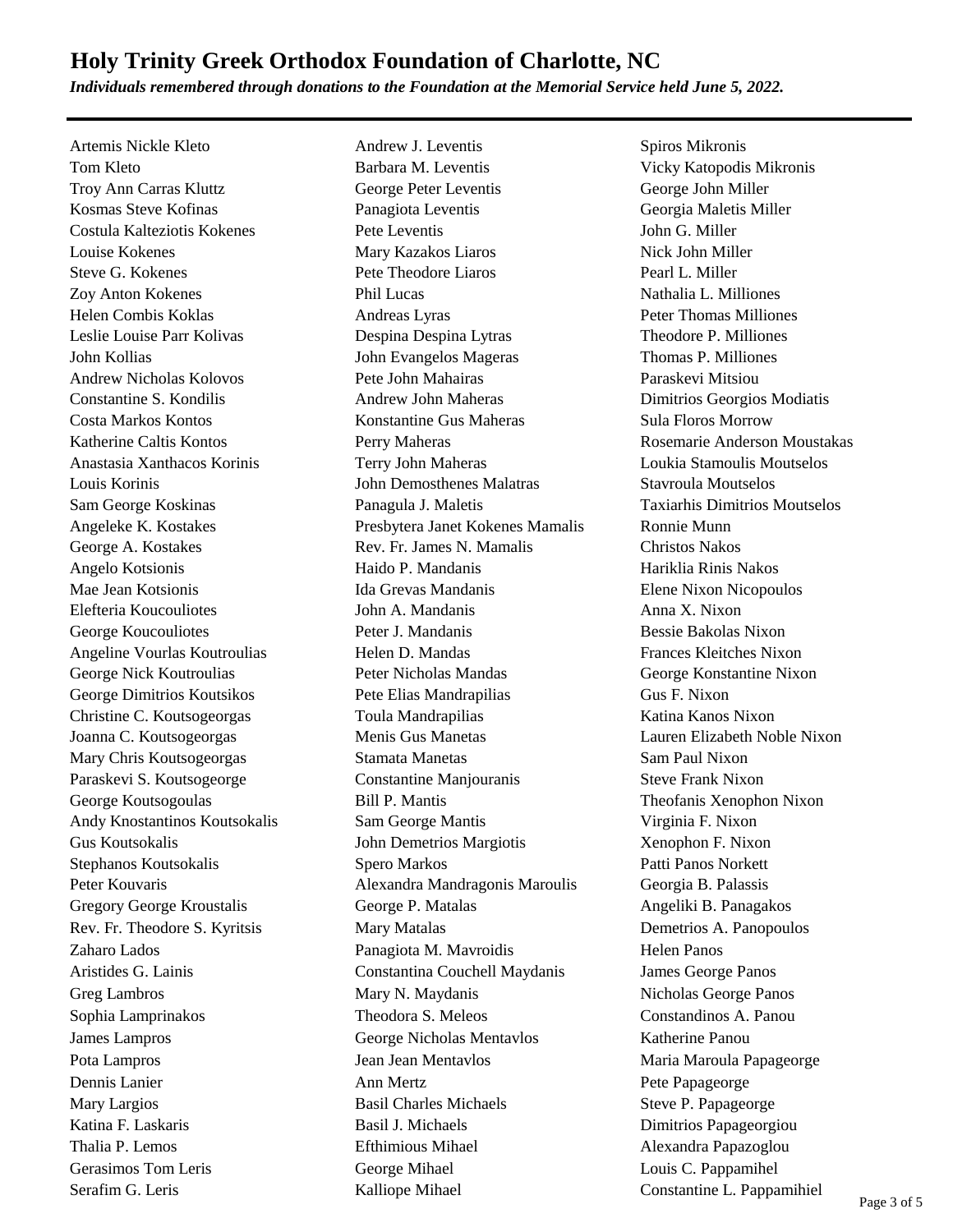*Individuals remembered through donations to the Foundation at the Memorial Service held June 5, 2022.*

Helen Kottis Pappamihiel Helen Cottros Polemides Helen Retsios Stassinos Steve Constantine Pappamihiel John Miltiades Polemides James O. Stassinos Alice Chamis Pappas Lemonia Triantis Polites Stavros Stassinos Bill P. Pappas **Afroditi Tasios Politis Andrew J. Stathakis** Andrew J. Stathakis Chris John Pappas Angelo Pete Politis Angeline Dracos Stathakis Cornelia Rogers Pappas Christos Politis Gregory John Stathakis Diane Nickas Pappas **Elpida "Alice" Christou Politis** Magdalin Chonis Stathakis George A. Pappas Louie Angelo Politis Pearl Kontalonis Stathakis George Angelo Pappas Nikolaos Evangelos Politis Andrigoula Stathopoulos George John Pappas Pinelopi Politis George Stathopoulos Georgia Dimitropoulos Pappas Sofia Liras Politis Vivian Markos Stathopoulos Gus A. Pappas Demetrios Nick Polyzos Vivian Tatsis Stergiou Ioanna Beleos Pappas Katina Lanara Polyzos Charlie Tom Strate John George Pappas Nickolaos D. Polyzos Chrysanthe Strate Lula Fellos Pappas Nike Poulakos Stella Heracklis Strate Margaret Pissanos Pappas Antonios Hristos Poulos Amelia Pappas Sugar Mary P. Pappas Spiros D. Poulos Spiros D. Poulos George James Sugar Mary D. Pappas Spyridoula Poulos Vasiliki Tasios Vasiliki Tasios Nicholas George Pappas Chris D. Pourlos Peter Taskanikas Peter J. Pappas George Jimmie Pourlos Sheri C. Tassos Steve A. Pappas Jimmie Chris Pourlos Fr. Demetrios Tatsis Tula Rallis Pappas Alex Pribas John G. Tatsis Aspasia Parginos John George Pribas Kay Kofinas Tatsis Dimitrios Konstantinos Patronis Vasiliki Pribas Nickolaos D. Tatsis George Dimitrios Patronis Denise Georges Price Peter Dimitrios Tatsis Karl David Patterson Gus Psilopoulos Gus Psilopoulos Sophia Konstantinon Tatsis Harry Paul Katina Psomadakis Besse Tefakis Gus G. Pauls **G. Pauls Bill A. Rallis Chrysanthe Theodore Constant A. Rallis Chrysanthe Theodore** Helen Pappas Pauls **Mary Elaine Rallis** Peter Theodore Eleni Peroulas Spero Chris Rallis Constantine Gus Thevaos Epamenondas Petkoglu George Sam Raptis Peggy Lampros Thevaos Panyiotis (Panos) Photopoulos John K. Raptis Sara Harkey Thevaos Nickie Koucouliotes Pippos Serafim George Raptis Theodore Peter Thevaos Elena Aphrodite Pistiolis Mary Renfroe Vasiliki Raptis Toufekias Koula Pistiolis Efthalia Lefas Retsios George A. Trakas Serafim Mike Pistiolis Fotini Loukas Rhodes Maria Mandanis Trakas Bill George Pistolis **Hrisostomos M. Rigas** Peter Trakas George Mike Pistolis Marcia Black Ross Catherine Stassinos Triantis Gus Athanasios Pistolis Agnes Sagris John Phillip Triantis Jim George Pistolis Konstantinos George Sinodinos John Frank Tsantes Sam A. Pistolis **Anastasia "Anal" Crambas Sistare** Zisis Tsepelis Serafim George Pistolis Eleftherios J. Sitaras Ourania Tserotas Crist Pitsikoulis Vasiliki Pribas Sitaras Spiros Dimitrios Tsiamis Michael Marinos Pitsikoulis Kyriakos John Skiouris Nikolaos Tsilimekis Klimis Konstantinos Plakas Alexandra Alexandra Skotidas Panagiotis Tsouroudiakakis George J. Plumides Gus P. Smaragdis Gus P. Smaragdis Haido Kaffes Tsumas John George Plumides Theodore John Solomon John George Tsumas Mary Plumides **Anna Spero** Anna Spero **Anna Spero Kostas Tzefos** Michael G. Plumides **Alice Cavalaris Stassinos** Nikolaos K. Tzefos Panagiota C. Plumides Evangelos Stavros Stassinos Gregory Valkanas